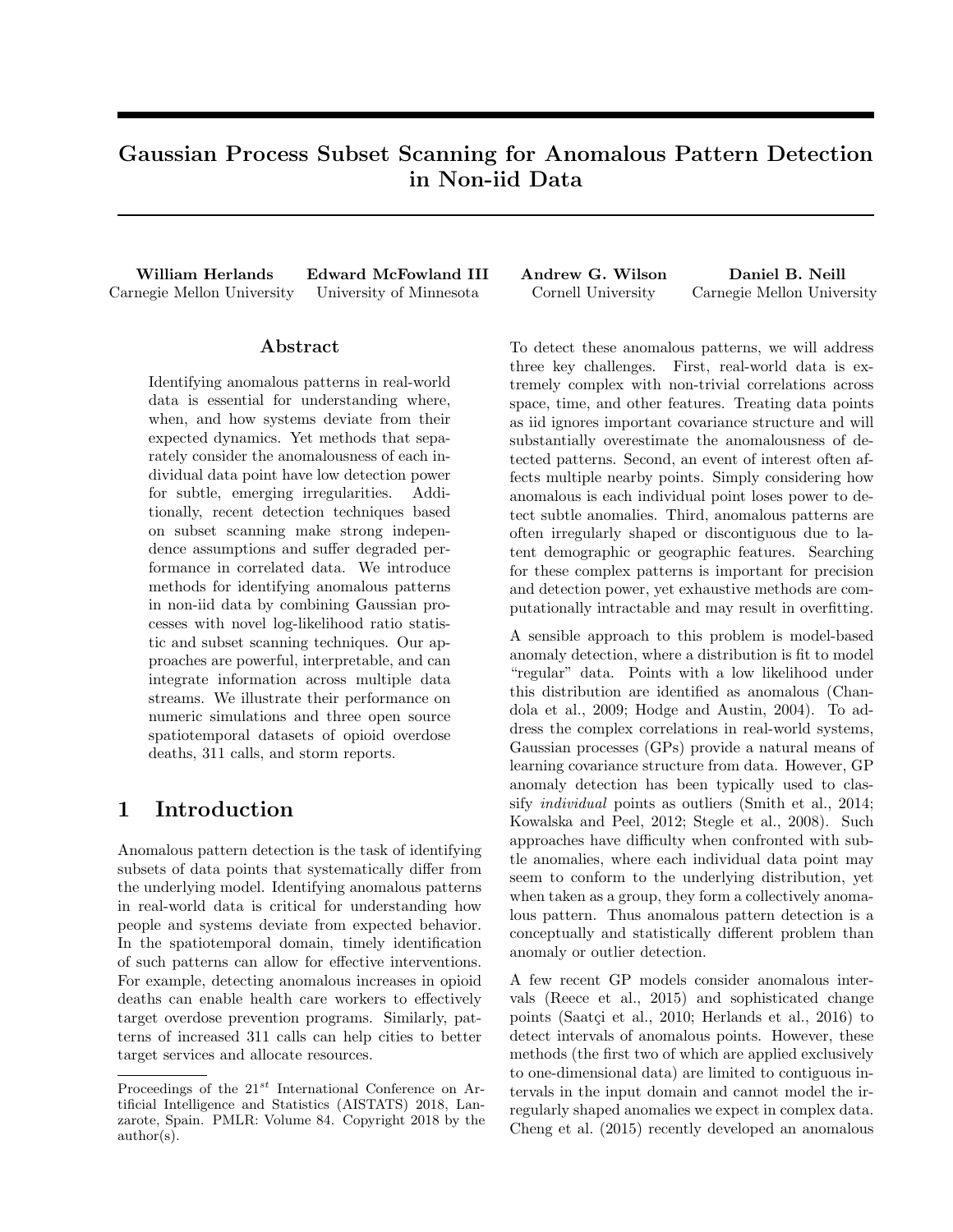pattern detection technique for spatiotemporal data. However, this approach requires a corpus of anomalyfree training data, can only detect contiguous anomalous patterns, and is specific to video data.

In the statistics literature, spatial and subset scanning methods are commonly used to identify collectively anomalous subsets of data (Kulldorff, 1997; Neill, 2012). By combining information across a subset of data elements, they generate a strong signal of anomalous behavior. These approaches compute a loglikelihood ratio (LLR) of subsets being drawn from a null or anomalous distribution. The LLR is a powerful statistic that measures how much evidence exists in the data to conclude if the subset exhibits abnormal behavior (Kulldorff, 1997; Neill et al., 2005). A core challenge of subset scanning is searching through the  $O(2^n)$  possible subsets of n data elements (Neill and Moore, 2004; Agarwal et al., 2006; Duczmal et al., 2007; Wu et al., 2009). Neill (2012) shows that certain LLR statistics satisfying a linear-time subset scanning (LTSS) property can be optimized in  $O(n \log n)$  by ordering points according to a particular "priority function" and evaluating only n of the  $2^n$  subsets. However, LTSS assumes that we can compute the contributions of individual points to the LLR. This is possible only when assuming that data is uncorrelated under the null (Neill, 2009), yet when applied to non-iid data this independence assumption would result in substantial false positive rates, as correlated fluctuations will be mistaken for anomalous movements.

## 1.1 Contributions

In this paper we introduce novel techniques for identifying anomalous patterns in non-iid data. Our methods are powerful and interpretable. By combining naturally interpretable GPs with localized anomalous patterns we can describe the "regular" data dynamics as well as quantify and corroborate anomalous regions with domain experts. Our main contributions are:

- 1. Combining GP modeling with subset scanning for powerful and interpretable detection of anomalous patterns in highly correlated data.
- 2. Proposing a new likelihood ratio statistic and subset scan technique for correlated data that do not assume conditional independence.
- 3. Performing hold-out GP inference while computing our new likelihood ratio statistic conditioned on GP hyperparameters, to avoid corrupting the null model with anomalies.
- 4. Developing two novel, principled approaches to the NP-hard problem of searching for the

most anomalous subset, through a new iterative method and an application of the Generalized Rayleigh Quotient respectively.

5. We demonstrate our methods on numeric simulations, opioid-related deaths, 311 calls for service data, and multiple streams of sewer flooding reports and tree damage reports, illustrating interpretable and policy-relevant results.

The paper proceeds as follows: §2 provides background on GPs. §3 introduces a novel log-likelihood ratio statistic for non-iid data. §4 details the Gaussian Process Neighborhood Scan (GPNS) and the Gaussian Process Subset Scan (GPSS). Experimental results on numerical and real data are presented in §5.

# 2 Gaussian Processes

Consider data,  $(x, y)$ , where  $x = \{x_1, \ldots, x_n\}, x_i \in$  $\mathbb{R}^D$ , are inputs or covariates, and  $y = \{y_1, \ldots, y_n\},\$  $y_i \in \mathbb{R}$  are outputs or response variables indexed by x. We assume that  $y$  is generated from  $x$  by a latent function with a GP prior. In particular,  $y = f(x) + \epsilon$ ,  $f(x) \sim \mathcal{GP}(m(x), k(x, x'))$ 

A GP is a nonparametric prior over functions completely specified by mean and covariance functions. The mean function,  $m(x) = \mathbb{E}[f(x)]$ , is the prior expectation of  $f(x)$ . The covariance function is given by  $k(x, x') = \text{cov}(f(x), f(x'))$  (Rasmussen, 2006).

In this paper we use three important properties of GPs. First, we can draw samples from a GP prior since conditional on GP hyperparameters any finite collection of function values is distributed  $\mathcal{N}(m(x), k(x, x))$ 

Second, if a function has a Gaussian noise model,  $\epsilon \sim \mathcal{N}(0, \sigma_{\epsilon}^2)$ , then conditional on hyperparameters and data  $(x, y)$ , we can derive a closed form expression for the predictive distribution of  $f(x^*),$ 

$$
f(x^*)|x, y, x^* \sim \mathcal{N}\Big(k(x^*, x)[k(x, x) + \sigma_\epsilon^2 I]^{-1} y,k(x^*, x^*) - k(x^*, x)[k(x, x) + \sigma_\epsilon^2 I]^{-1} k(x, x^*)\Big) \tag{1}
$$

Third, GP hyperparameters,  $\theta$ , can be learned by maximum likelihood optimization. While naively this requires  $O(n^3)$  computations, we use scalable GP learning in the structured kernel inference (SKI) framework (Wilson and Nickisch, 2015) for  $O(n)$  scalability.

# 3 LLR statistic for non-iid data

Considering  $(x, y)$  as defined in §2, we are interested in anomalous patterns that systematically differ from the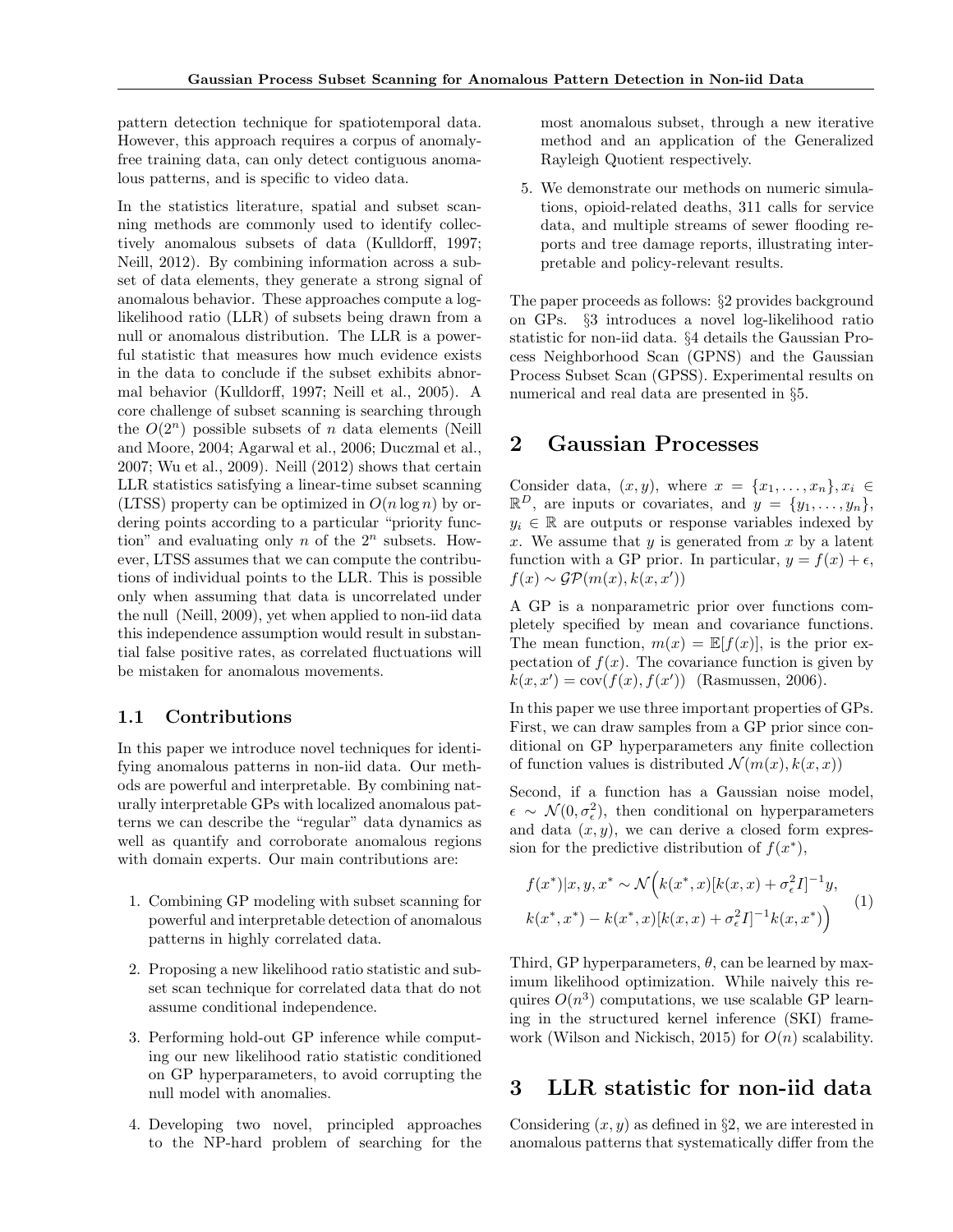underlying data distribution. We frame this search as an LLR comparison between a null model of "regular" behavior and an alternative model of "anomalous" behavior. A single latent GP defines both models. Subsets of data with the highest LLR scores are identified as the most anomalous.

Using a GP as the foundational modeling technique enables us to learn complex covariance structure and seamlessly extend to high dimensions as well as missing data. GPs are also naturally interpretable, which can provide insight about the "regular" data dynamics.

Consider a given subset of data points defined by the binary weighting vector w, where  $w_i = 1$  if  $(x_i, y_i)$  is included in the subset and  $w_i = 0$  if excluded. Our null model,  $H_0$ , assumes that all points (regardless of  $w_i$ ) are drawn from a function with a GP prior:  $y =$  $f(x)+\epsilon$ , where  $f(x) \sim GP(\theta_0)$  and  $\epsilon \sim \mathcal{N}(0, \sigma_{\epsilon}^2 I)$ . Our alternative model,  $H_1(w)$ , assumes that  $y_i = f(x_i) + \epsilon$ for  $w_i = 0$ , and  $y_i = g(f(x_i), \theta_1) + \epsilon$  for  $w_i = 1$ , where  $g(\cdot)$  is any function of the latent GP.

Here we focus on the case of a mean shift,  $g(f(x), \theta_1) =$  $f(x)+\beta, \beta \in \mathbb{R}^1$ . The covariance structure remains the same in the null and alternative models. This allows us to efficiently compute the posterior mean vector  $\mu$ and covariance matrix  $\Sigma$  through GP inference, where  $y \sim \mathcal{N}(\mu, \Sigma)$  under  $H_0$ , and  $y \sim \mathcal{N}(\mu + \beta w, \Sigma)$  under  $H_1(w)$ . For posterior  $\mu$  and  $\Sigma$  we condition on all data outside the subset of points represented by  $w$ , ensuring that null model estimates are not corrupted by anomalous observations. However, since anomalies are assumed to be rare, their influence on parameter estimation is minimal. Therefore we use all  $(x, y)$  for GP learning of the parameters of the null model  $\theta_0$ .

We concentrate on mean changes since many real world cases concern anomalous levels of a quantity. Increases in localized drug overdoses, crime, and calls for city service are all mean shifts of great importance. Methods for identifying arbitrary changes in distribution – while able to detect other sorts of patterns – have reduced power to detect such mean shifts, due to more diffuse inductive biases. Persistent changes in covariance structure are typically considered changepoints and require substantial data in both regimes as opposed to the localized anomalous patterns we detect.

To measure how anomalous is a subset defined by w, we compute the generalized log-likelihood ratio,  $LLR(w) = \max_{\beta} LLR(w | \beta)$ , where:

$$
LLR(w | \beta) = \log \frac{\text{MNPDF}(y - \beta w | \mu, \Sigma)}{\text{MNPDF}(y | \mu, \Sigma)}
$$
(2)

Here MNPDF is the multivariate normal probability

density function. The most anomalous subset,  $w^*$ , is

$$
w^* = \underset{w}{\operatorname{argmax}} LLR(w)
$$
  
= 
$$
\underset{w}{\operatorname{argmax}} \max_{\beta} -\frac{\beta^2}{2} w^T E w + \beta w^T E(y - \mu)
$$
 (3)

where  $E = \Sigma^{-1}$  for notational brevity. Conditional on w, the MLE  $\beta^* = \arg \max_{\beta} LLR(w)$  can be calculated in closed form,  $\beta^* = [w^T E(y - \mu)]/[w^T E w]$ (see supplementary material). Nevertheless, maximizing  $LLR(w)$  is an NP-complete Integer Quadratic Program (Del Pia et al., 2014), so an optimal solution requires exponential-time computation. Note that the LTSS condition for a log linear-time subset search described in Neill (2012) does not apply, since it requires independent data with a diagonal covariance matrix.

### 3.1 Randomization testing

Given a method for finding anomalous subsets, the following randomization testing procedure determines an  $\alpha$ -level significance threshold for  $LLR(w)$  conditional on the parameters of the null model:

- 1. Repeatedly draw  $y^{(r)} \sim GP(\theta_0)$ , at the same covariates, x, as the real data for  $r = 1...R$ .
- 2. Scan over  $(x, y^{(r)})$  with the chosen subset searching method. For each randomization  $r$  save the most anomalous LLR value,  $LLR(w^{*,(r)})$ .
- 3. Determine an  $\alpha$ -level threshold for significance based on the  $(1 - \alpha)$  quantile of the R maximum LLR values, above which any  $LLR(w)$  from the original scan is considered statistically significant.

## 4 Efficient subset scanning

Having defined the LLR scan statistic to evaluate how anomalous is a given subset, we must now decide over which subsets to scan. Unconstrained optimization over  $O(2^n)$  subsets is computationally infeasible for an exhaustive search. Additionally, an unconstrained search may return an unrelated set of points, reducing interpretability and increasing the potential for overfitting. Anomalous events in human data, such as drug usage and requests for government services, often affect multiple nearby points. Thus we assume that anomalous points are near one another. For example, in spatiotemporal data we assume that anomalous points are clustered in space and time. Following Neill  $(2012)$ , we define the local "k-neighborhood" of each data point, consisting of that point and its k−1 nearest neighbors, for some k. We propose two approaches for using these neighborhoods to identify anomalous patterns: Gaussian Process Neighborhood Scan (GPNS) and Gaussian Process Subset Scan (GPSS).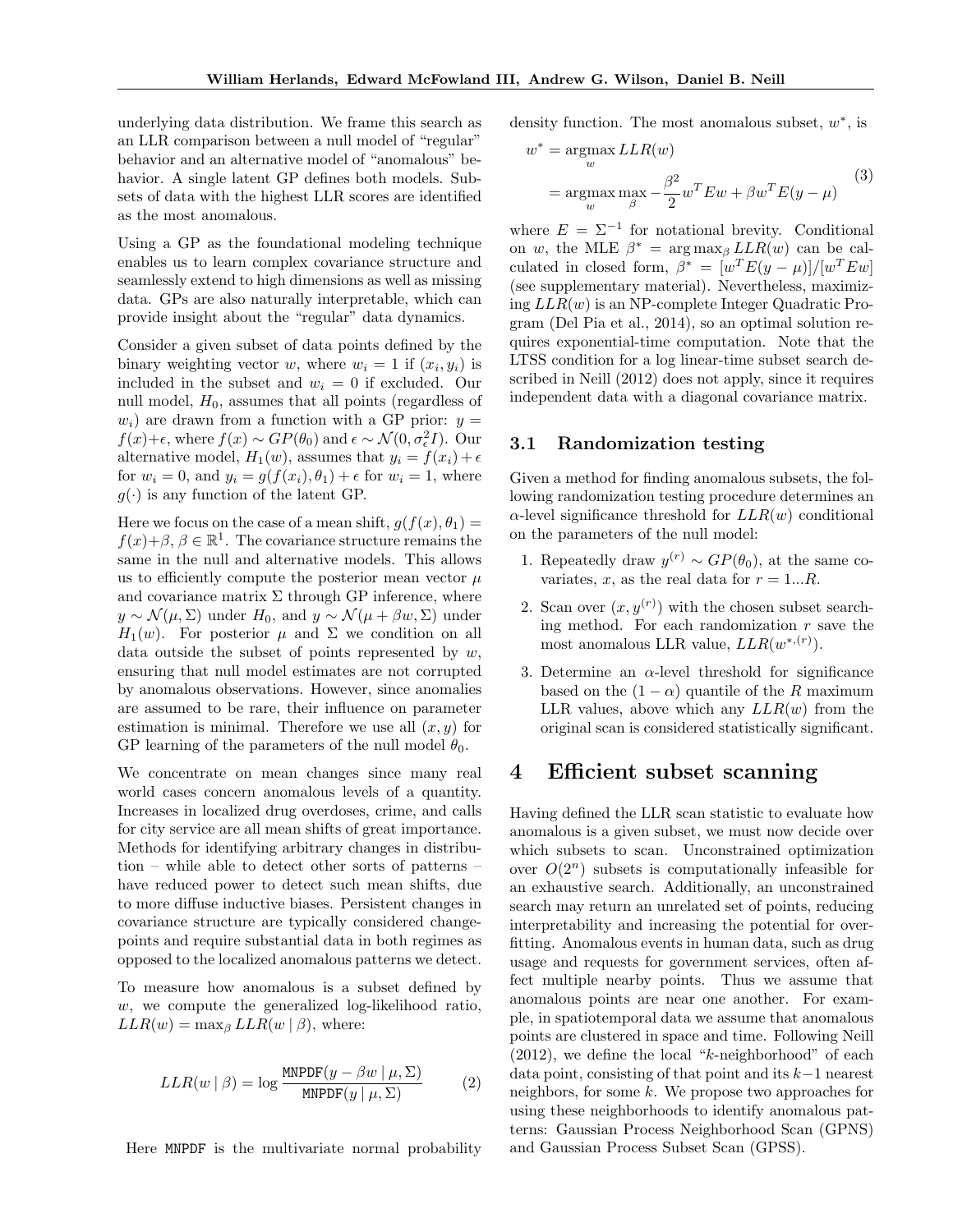## 4.1 GP Neighborhood Scan (GPNS)

Given a maximum neighborhood size  $k_{max}$ , GPNS searches over the  $O(nk_{max})$  local neighborhoods consisting of the k-neighborhood for each point where  $k =$  $\{1, 2, \ldots, k_{max}\}.$  Where neighborhoods are defined by Euclidean distance, the set of search regions are circular in shape. For each neighborhood,  $(x^{(n)}, y^{(n)})$ , we obtain posterior  $\mu$  and  $\Sigma$  conditional on  $\theta_0$  and points  $(x^{(-n)}, y^{(-n)})$ . We then compute  $LLR(w)$  for the neighborhood where  $w = \vec{1}$ , i.e., we evaluate the alternative hypothesis of the entire neighborhood being anomalous. GPNS pseudocode is presented in Alg. 1.

Algorithm 1: GPNS

for  $k = 1 : k_{max}$  do for  $(x_i, y_i)$ ,  $i = 1:n$  do Define k-neighborhood,  $n^{(k,i)}$ , and infer  $(\mu, \Sigma)$ ; Set  $w^{(k,i)} = \vec{1} \in \{0,1\}^k$ ; Compute  $\beta^*$  given  $w^{(k,i)}$ ; Compute  $LLR(w^{(k,i)})$ ; end end Choose  $n^* = \operatorname{argmax}_{n^{(k,i)}} LLR_{n^{(k,i)}};$ Randomization testing for significance;

## 4.2 GP Subset Scan (GPSS)

While GPNS simplifies the exponential search, it requires constraining assumptions about the shape of neighborhoods and is only able to discover contiguous, spherical anomalous patterns. While there are approaches to increase the variety of neighborhood shapes without substantially degrading computational efficiency (Kulldorff et al., 2006; Neill and Moore, 2004; Kulldorff, 2001), these methods still require strict specification of potential anomalies. Such foreknowledge is unrealistic in real-world applications where natural boundaries, demographics, and stochastic effects lead to irregularly-shaped patterns. In such cases GPNS has reduced detection and explanatory power.

To flexibly detect irregularly-shaped patterns, GPSS conducts an unconstrained search for the most anomalous subset within neighborhoods of fixed size  $k$ . Specifically, we identify the subset of points  $(x^{(s)}, y^{(s)}) \subseteq (x^{(n)}, y^{(n)})$  that maximize the LLR within each neighborhood. This allows us to identify highly irregular and even non-contiguous anomalous patterns. By restricting the search within a local neighborhood, we ensure that the identified patterns are coherent and interpretable. GPSS requires evaluating  $O(n)$  neighborhoods, as presented in Alg. 2.

Algorithm 2: GPSS

Fix  $k$  at some size; for  $(x_i, y_i)$ ,  $i = 1:n$  do Define k-neighborhood,  $n^{(i)}$ , and infer  $(\mu, \Sigma)$ ; Approximate the optimal subset,  $s^{(i)} \subseteq n^{(i)}$ ; Set each  $w_j^{(i)} = 1 (j \in s^{(i)});$ Compute  $\beta^*$  given  $w^{(i)}$ ; Compute  $LLR(w^{(i)})$ ; end Choose  $s^* = \text{argmax}_{s^{(i)}} LLR_{s^{(i)}};$ Randomization testing for significance;

Unfortunately, this procedure requires finding  $w \in$  $\{0,1\}^k$  that maximizes the LLR of a subset within the neighborhood,  $\operatorname{argmax}_{w} \frac{1}{2} w^T \beta E w \beta + w^T \beta E (y^{(n)} - \mu).$ This is still an Integer Quadratic Program, whose optimal solution is intractable even for moderately sized neighborhoods. Instead, below we formulate three approaches for finding approximate solutions.

#### 4.2.1  $\beta_{MAX}$  for conditionally optimal subset

Due to the full rank covariance matrix, we are unable to disentangle the individual contributions from each point to the LLR. However, if we condition on some subset of points,  $w$ , we are able to compute the conditional contribution of each point. First, note that conditional on  $w$  we can decompose  $w^*$  from Eq. 3 into a sum over each of the m points in the neighborhood

$$
w^{T} \beta E(y^{(n)} - \mu) - \frac{1}{2} w^{T} \beta E w \beta
$$
  
= 
$$
\sum_{i} w_{i} \left[ \beta \left( E(y^{(n)} - \mu) \right)_{i} - \frac{1}{2} \left( \sum_{j \neq i} w_{j} E_{j,i} + E_{i,i} \right) \beta^{2} \right]
$$
  
(4)

The contribution of point  $(x_i, y_i)$  to the LLR is the difference in LLR between  $w_i = 0$  and  $w_i = 1$ . Due to the outer and inner sums, the change in the LLR is:

$$
\beta \big( E(y^{(n)} - \mu) \big)_i - \frac{1}{2} \big( \sum_{j \neq i} 2w_j E_{j,i} + E_{i,i} \big) \beta^2 \qquad (5)
$$

To maximize the LLR a point is only added to the subset if its contribution is positive. By setting Eq. 5 to zero we can compute  $\beta_{MAX_i}$ , the maximum  $\beta$  value for which to include point  $(x_i, y_i)$ .

$$
\beta_{MAX_i} = \left[2\left(E(y^{(n)}\cdot \mu)\right)_i\right] / \left[\sum_{j \neq i} 2w_j E_{j,i} + E_{i,i}\right] \tag{6}
$$

As proved in Speakman et al. (2016), we obtain the conditional optimal subset by using  $\beta_{MAX}$  as a priority function, ranking each data point by  $\beta_{MAX_i}$ , and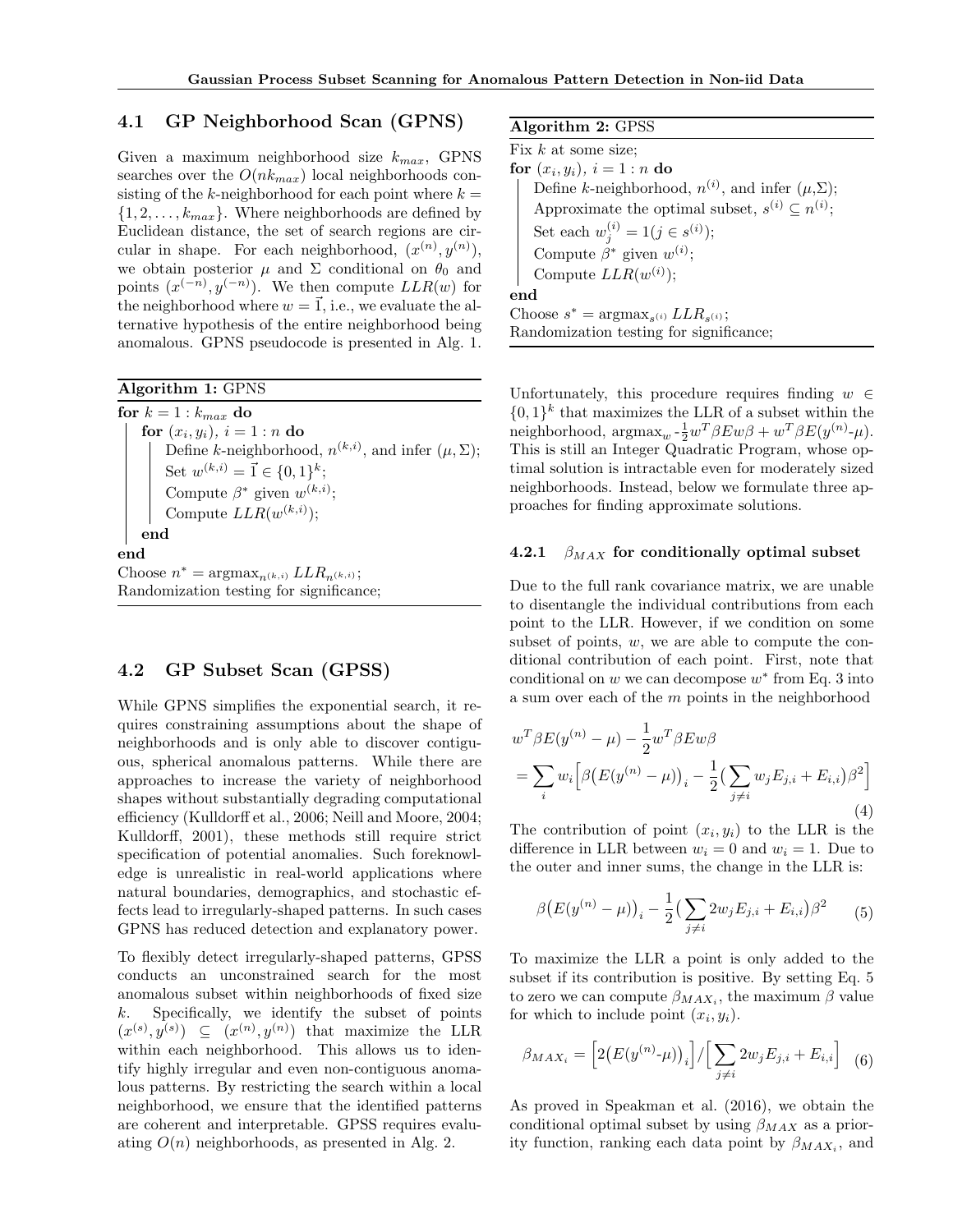iteratively compute the score function for subsets including each additional point. This yields a log linear search over data points. Such an approach identifies the most anomalous subset with a positive mean shift. To find the most anomalous subset with a negative mean shift we simply rank data points by  $-\beta_{MAX_i}$ 

Since the derivation of  $\beta_{MAX}$  is conditional on a subset w, we obtain the *conditional* optimal subset. In order to approximate an optimal solution we iteratively compute the conditional optimal subset beginning with a null subset,  $w = \vec{0}$ . This requires  $O(\ell k \log(k))$  computation for some  $\ell$  number of iterations. Pseudo-code for this algorithm can be found in the supplement.

For a diagonal  $\Sigma$ ,  $\beta_{MAX}$  orders points according to  $2(y_i^{(n)} - \mu_i)$ , which is equivalent to the LTSS priority function for an independent Gaussian subset scan (Speakman et al., 2016). Thus  $\beta_{MAX}$  approach identifies the optimal subset in the independent case and is conditionally optimal in the dependent case.

#### 4.2.2 Generalized Rayleigh Quotient method

We consider an alternative optimization approach to obtain an approximately optimal subset. Consider plugging the MLE solution,  $\beta^*$ , into  $w^*$  from Eq. 3,

$$
w^* = \underset{w}{\operatorname{argmax}} \left[ w^T \left( E(y^{(n)} - \mu)(y^{(n)} - \mu)^T E \right) w \right] / \tag{7}
$$

$$
\left[ w^T (2E) w \right]
$$

If we relax w such that  $w \in \mathbb{R}^m$ , this can be re-written as the generalized Rayleigh quotient,  $(w^T A w)/(w^T B w)$ , where  $A = E(y^{(n)} - \mu)(y^{(n)} (\mu)^T E$ , and  $B = 2E$ . Note that A is a symmetric matrix and  $B$  is a Hermitian positivedefinite matrix. Taking the Cholesky decomposition  $B = LL^T$ , the generalized Rayleigh quotient can be written as a Rayleigh quotient (Yu et al., 2013),  $R(A', w') = (w'^T A' w') / (w'^T w')$ , where  $A' =$  $L^{-1}AL^{T^{-1}}$  and  $w' = L^Tw$ . The maximum w' of the Rayleigh quotient,  $w'_{max} = \text{argmax}_{w'} R(A', w') =$  $\arg \max_{w'} (w'^T A w') / (w'^T w') = v^{(max)}$ , is the largest eigenvector of A'. Since we defined  $w' = L^T w$ , then the maximum  $w_{max} = L^{T^{-1}} v^{(max)}$  is the relaxed solution to our original optimization problem from Eq. 7.

Although  $w_{max}$  has non-integer elements, the ordering of the elements of this eigenvector corresponds to the importance of the data points in the neighborhood. Thus we scan over the ordered elements of  $w_{max}$ , iteratively adding each to the subset. Maximizing  $LLR(w)$ over this linear number of subsets provides an approximate solution to the constrained integer program.

#### 4.2.3 Forward stepwise optimization

A third approximation approach uses a greedy forward stepwise algorithm that iteratively sets one element  $w_i = 1$  such that the objective is minimized in each iteration. Once the objective cannot be further minimized the optimization is terminated, thereby providing a greedy optimal solution. For a neighborhood of size k, the stepwise approach may require up to  $k$  iterations, evaluating  $O(k)$  subsets at each iteration for a total of  $O(k^2)$  computations.

## 4.3 Efficient Multi-Stream Search

Often we are interested in searching for anomalous patterns across multiple dimensions, or streams, of data. For example, anomalous patterns of damaged trees and sewer flooding can help localize severe storm damage. Multi-stream search can enhance the signal of subtle anomalies that affect multiple streams, and reduce false positive detections when perturbations in a single stream are not important to the application.

In principle, GPNS and GPSS can handle multiple streams by stacking the data from each stream and adding a final dimension to indicate from which stream the data came. Yet naive GP inference requires  $O(n^3)$ complexity, so repeatedly concatenating data from multiple streams quickly leads to scalability issues. On the other hand, Kronecker-based scalability require a kernel that is multiplicatively decomposable over the input dimensions (Saatçi, 2012). This implies that the prior correlation structure is the same over all data dimensions except for the stream indicator. For example, Kronecker structure in spatiotemporal settings constrains streams to have the same prior spatiotemporal correlations. This assumption is overly restrictive for the complex data in which we are interested.

Instead, we learn independent GPs for each stream of data and then scan over neighborhoods in the data jointly for all streams. Posteriors for each stream are independently inferred from the associated GP. Thus for streams  $s = 1, ..., S$ , the posterior distribution for subset scanning contains a block diagonal covariance,

$$
\mathcal{N}\left(\begin{bmatrix} \mu_1 \\ \vdots \\ \mu_S \end{bmatrix}, \begin{bmatrix} \Sigma_1 & 0 & 0 \\ 0 & \ddots & 0 \\ 0 & 0 & \Sigma_S \end{bmatrix}\right)
$$

In this manner each stream can flexibly learn different prior covariance structures while still ensuring scalability equivalent to single-stream GPNS and GPSS. The one drawback of this approach is that inter-stream covariance information is not exploited for GP inference.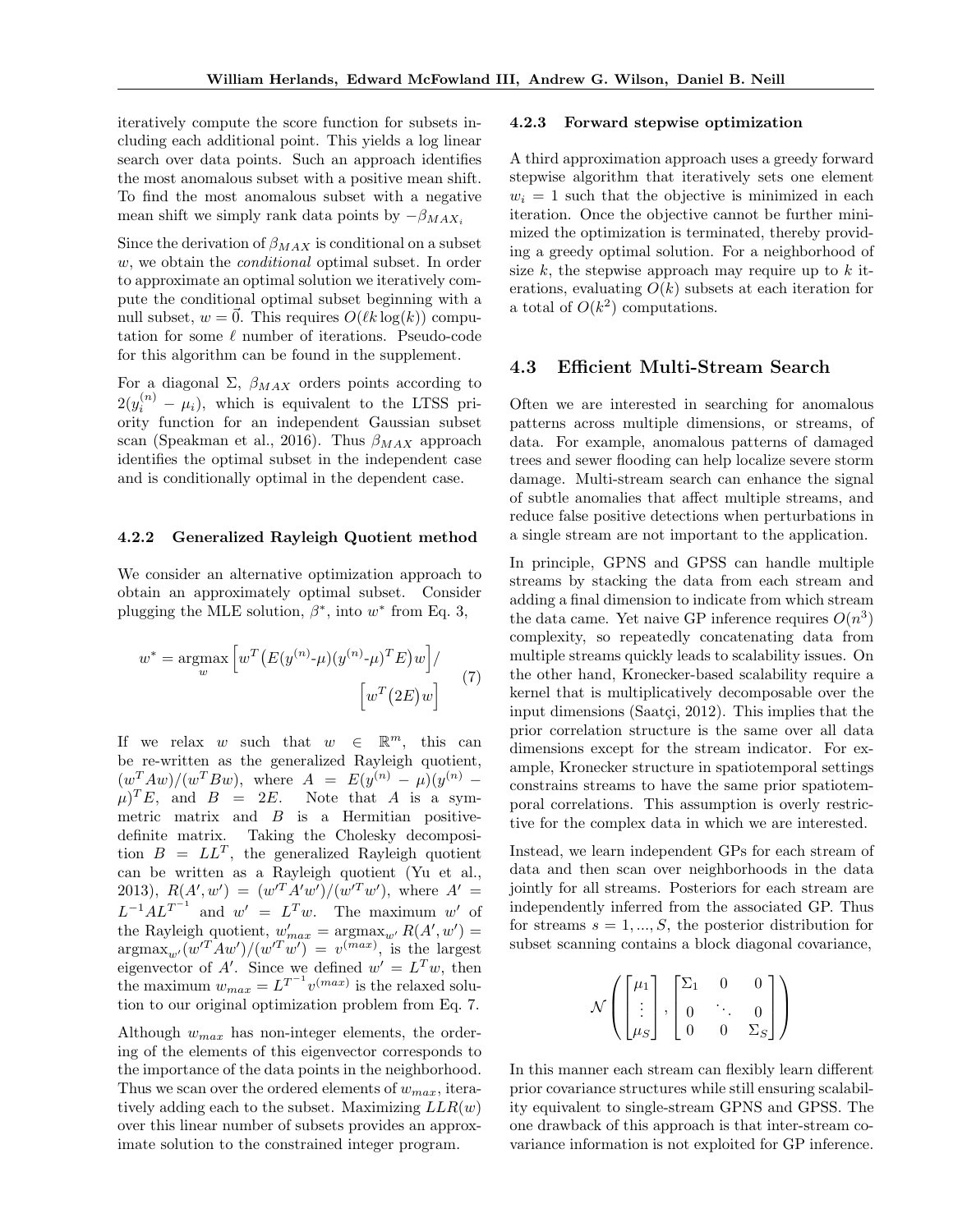# 5 Experiments

We evaluate GPNS and GPSS using numeric simulations and three urban spatiotemporal datasets. We compare the methods against a number of competitive baseline algorithms from contemporary literature. First, we compare to an independent Gaussian subset scan, a state of the art anomalous pattern detection algorithm (Neill, 2009, 2012). Additionally, we compare against a standard GP anomaly detection approach (Kowalska and Peel, 2012; Stegle et al., 2008), in which we use the posterior distribution of the null GP model  $\theta_0$  regressed over the entire dataset to classify points beyond a given level- $\alpha$  significance threshold as anomalies. While all GP methods in this paper are agnostic to kernel choice, an RBF kernel and linear mean function were used for all experiments.

Although anomalous pattern detection is a distinct problem from outlier or anomalous point detection, we also compare against two commonly used outlier detection techniques: a one-class SVM (Schölkopf et al., 2001) and robust multivariate outlier detection using the Mahalanobis distance (Rousseeuw and Leroy, 2005; Rousseeuw and Van Zomeren, 1990).

Additional real data analyses are in the supplement.

## 5.1 Numeric experiments

For each numeric test, baseline data is drawn from a 2D GP (Rasmussen and Nickisch, 2016). Multiplicative anomalies of arbitrary shape are injected by scaling randomly sampled points, within a randomly chosen neighborhood, by a factor of  $\geq 1$ . (Note that this simulation does not correspond to our method's assumption of an additive mean shift.) The most anomalous subset is computed using GPSS methods and baseline approaches. For the baseline GP approach and one-class SVM we provide additional information (the true percentage of the anomalous data) in order to determine their threshold levels.



**Figure 1:** Precision, recall, and power at  $\alpha = 0.05$ for GPSS methods and baseline anomaly detection approaches. The three GPSS methods dominate in all cases with the  $\beta_{MAX}$  performing best overall.

Varying the multiplicative factor between 1 and 2 we compute the average precision and recall in Fig. 1 over 50 tests in a 400 point grid for each multiplicative factor. Randomization testing ( $\alpha = .05$ ) is performed for each synthetic test to determine the score threshold for significance. For precision and recall, truly anomalous points are "positive" and all other data is "negative." The GPSS approaches dominate all other methods for nearly the entire test range, with  $\beta_{MAX}$  performing best overall.

Additionally, for each test we use an exhaustive search to find the subset with the highest LLR. The ratios of the LLR of approximate GPSS solutions to  $LLR(w^*)$ are shown in Fig. 2. Note that all approximation methods are relatively close to the optimal value. While the  $\beta_{MAX}$  approach dominates at large magnitudes, the GRQ dominates at small magnitudes and achieves a relatively stable ratio across all tests.



Figure 2: Numeric tests of GPNS and GPSS compared to exhaustive evaluation of  $LLR(w^*)$ . Left plot: ratio of maximum LLR identified by GPSS to true maximum LLR. Right plot: run time.

To test the methods' scalability we vary the maximum neighborhood size and measure run time. In Fig. 2 we compare GPSS, GPNS, and an exhaustive search for the optimal subset. The exhaustive search quickly becomes computationally intractable. Despite the added flexibility, GPSS is faster than GPNS because GP posterior inference is performed for fewer neighborhoods.

We consider the effect of the density of anomalies on GPSS and GPNS where "density" is defined by the proportion of anomalous points in the true subset (Fig. 3). While the stepwise method is competitive with the  $\beta_{MAX}$  and GRQ approaches at low densities, its precision and recall drop off steeply at high densities. Additionally, in relatively low density anomalies, where the anomalous shapes may be highly irregular, GPNS has substantially reduced precision and recall.

## 5.2 Urban opioid overdose deaths

A recent United States opioid epidemic has garnered national attention (US Department of Health and Hu-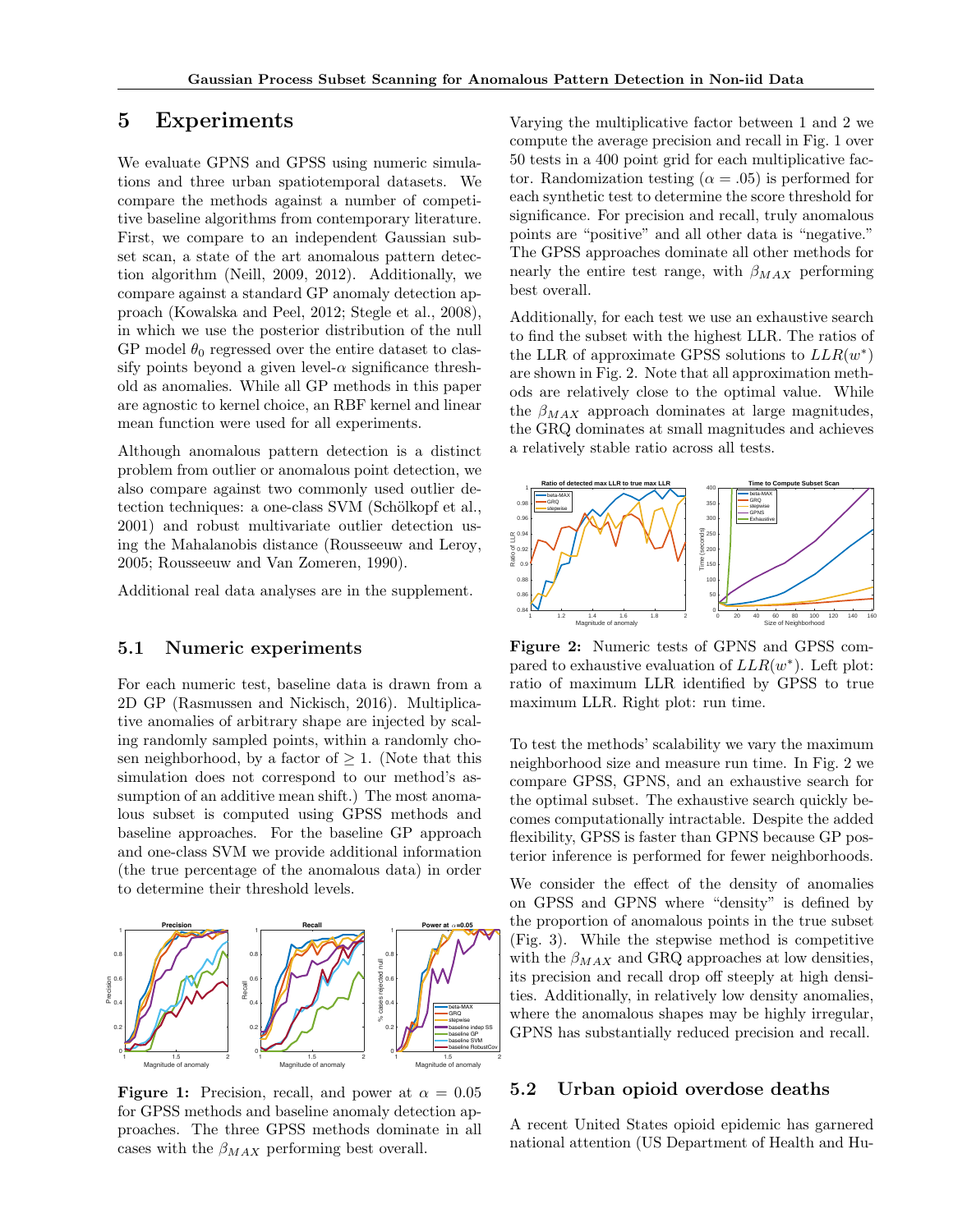

Figure 3: Precision, recall, and size of detected subset for GPSS and GPNS methods over subsets of varying density within a neighborhood.

man Services, 2016). We study monthly opioid overdose deaths in New York from 1999-2015 (US CDC, 2017). Data is provided at a county level for Manhattan, Brooklyn, Queens, the Bronx, Nassau County, and Suffolk County. Data is missing for some months in different counties. We apply GPSS and baseline approaches jointly to data across all time, latitude, and longitude, with randomization testing at  $\alpha = 0.05$ .

All three GPSS approaches identify two statistically significant anomalous patterns. While precise points



Figure 4: Monthly opioid overdose deaths in New York from 1999-2015. Top plot depicts the two statistically significant anomalies detected by  $\beta_{MAX}$ . Bottom plot depicts points detected by the one-class SVM.

selected by the methods differ slightly, Fig. 4 depicts the two anomalous regions discovered by  $\beta_{MAX}$  in blue circles and red crosses. With the exception of the independent subset scan, the baseline methods failed to discover a coherent anomalous pattern. Instead they selected individual points across space and time. For example, see results from the one-class SVM in Fig. 4.

The anomalies detected by GPSS correspond to important public health events. The blue circles at the end of 2015 indicate a surge in opioid deaths corresponding to a well known plague of fentanyl-related deaths in NYC (City of New York Office of the Mayor, 2017). The anomaly denoted by red crosses in 2006 is particularly interesting since it indicates a spike in opioid deaths immediately preceding the introduction of community training programs to administer a lifesaving naloxone drug. This may indicate a surge in fatalities that was cut short by making naloxone more widely available and educating communities in its use.

### 5.3 Manhattan 311 requests

New York City's 311 system enables residents to request government services. We consider a local public health event that occurred on  $01/22/16$  in upper Manhattan. On that day, local news reported that residents were concerned due to brown tap water (Pichardo, 2016; CBS New York, 2016b). Detecting the extent of the residents' concerns is important to help identify and mitigate public health risks.



Figure 5: GPSS and robust covariance results for daily 311 requests in Manhattan on 01/22/16. Red squares indicate detected anomalies.

We consider daily 311 requests in Manhattan for the month of January 2016, aggregated over a 0.08 mile<sup>2</sup> grid (City of New York, 2017). We apply GPSS methods and baseline approaches with neighborhoods of up to 15 points. All GPSS methods identified an anomalous pattern around the locations and time of the water discoloration event. Baseline methods tended to substantially overestimate the anomaly's extent in both space and time. These results from January 22 are represented by the GRQ and the Robust baselines in Fig. 5. Blue and yellow squares indicate low and high volume of reports, respectively. Red squares indicate the top anomalous regions discovered by each method.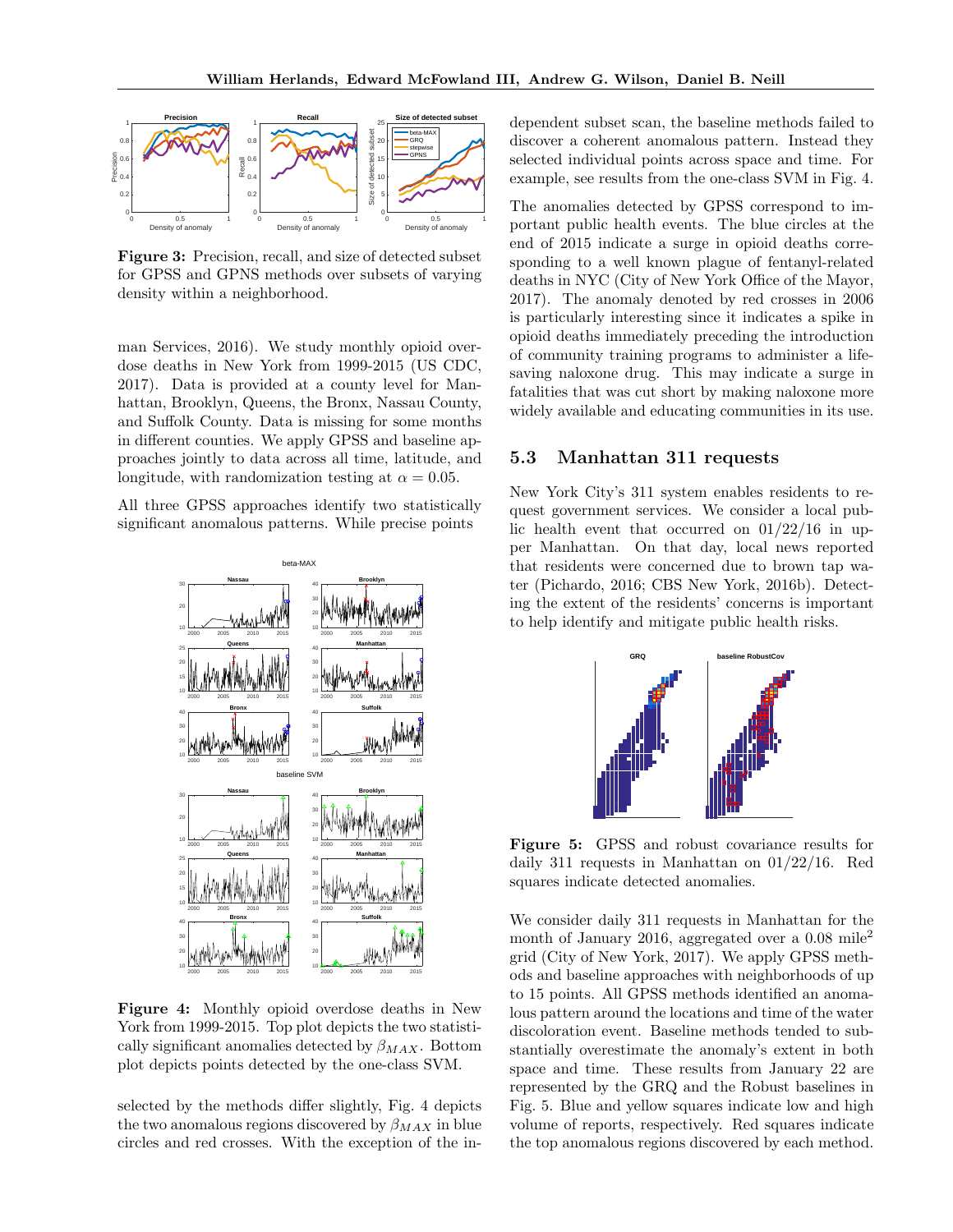Ground truth does not exist for these hyper-local events so we cannot compute precision and recall. However, 311 requests have labeled types, although we used aggregated 311 calls as our data inputs. For each method we compute the ratio of water-related 311 calls to non-water-related calls in the detected anomalies. This "water signal-to-noise" ratio, listed in Table 1, indicates how precisely each method identified regions associated with many water-related requests. The entire dataset has a water signal-to-noise of 0.07.

Table 1: Signal-to-noise ratio of water-related 311 calls to non-water-related 311 calls for all methods.

| Model          | Signal-to-Noise |
|----------------|-----------------|
| GRQ            | 7.22            |
| Stepwise       | 7.22            |
| $\beta_{MAX}$  | 7.22            |
| Independent SS | 7.06            |
| Baseline GP    | 0.44            |
| One-class SVM  | 0.23            |
| RobustCov      | 0.12            |

## 5.4 Multi-stream: trees and sewers

Using the multi-stream procedure from §4.3, we consider 311 reports of damaged trees and sewer issues. Both streams indicate weather-related issues: damaged trees indicate high winds while sewer calls indicate substantial precipitation. Together, these data identify areas with dangerous post-storm conditions. Each complaint type is fit with an independent GP and the entire data is scanned jointly for anomalies.



Figure 6: 311 calls for damaged trees and sewer issues from 2016 in Brooklyn. Red squares indicate the top anomalies discovered by the  $\beta_{max}$  approach.

We analyze data in Brooklyn aggregated weekly over a  $0.08 \text{ mile}^2$  grid (City of New York, 2017). We conduct analyses for 2016 and 2010 with results depicted in Figs. 6 and 7. The number of sewer reports (per week, per cell) are plotted on top, and damaged tree reports on bottom. Red squares indicate the top anomalous regions discovered using the  $\beta_{max}$  approach.

The most anomalous regions in 2016 were all concentrated during the week of July 20th when a significant summer storm felled trees and flooded sewers, thus jointly affecting both data streams (CBS New York, 2016a). Conversely, although the week of July 13th experienced elevated reports of felled trees no anomalous region is detected since there is no corresponding increase in sewer flooding. This demonstrates how multi-stream search may help to regulate GPSS.



Figure 7: 311 calls for damaged trees and sewer issues from 2010 in Brooklyn. Red squares indicate the top anomalies discovered by the  $\beta_{max}$  approach.

The most anomalous regions in 2010 were all concentrated during the week of September 15th when an urban tornado cut through Brooklyn (AccuWeather, 2013). Unlike the 2016 results, these anomalies only occurred in reports of damaged trees. Also note the lone yellow square in the sewer data of September 22. Though the square indicates elevated number of calls, GPSS does not consider it anomalous since it does not represent a systematic shift in space and time.

# 6 Conclusions

We develop two GP-based subset scanning approaches to accurately and efficiently detect anomalous patterns in complex, highly correlated data. The results of GPNS and GPSS are coherent, powerful, and interpretable. While the simpler GPNS method may be sufficient for circular clusters, GPSS provides additional flexibility to accurately identify irregular cluster shapes. Unlike individual anomaly detection methods, the spatial locality enforced by our methods ensures coherent explanation of detected anomalous patterns. As the 311 and opioid applications demonstrate, our approaches can be used for studying and informing policy decisions. Future work could integrate categorical variables or extend to Student-t processes (Shah et al., 2014) for dealing with heavy-tailed noise.

This work was supported by NSF awards GRFP DGE-1252522 and IIS-0953330, the RK Mellon Foundation, and NCSU Laboratory for Analytical Sciences.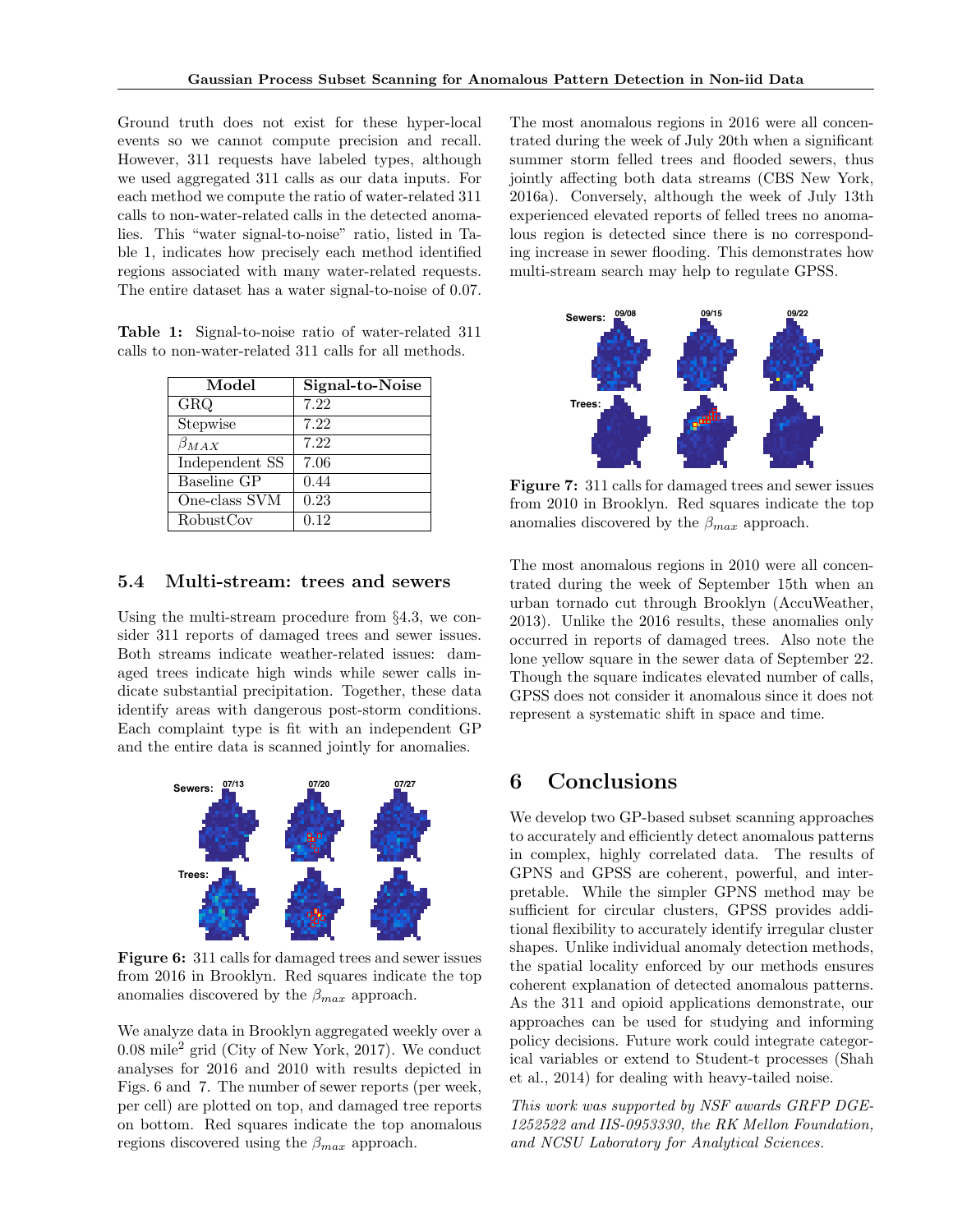# References

- AccuWeather. Photos: Tornadoes ransacked Brooklyn, Queens in 2010, 2013. URL https: //www.accuweather.com/en/weather-news/nyctornado-anniversary-2010/17830410.
- D. Agarwal, A. McGregor, J. M. Phillips, S. Venkatasubramanian, and Z. Zhu. Spatial scan statistics: approximations and performance study. In Proceedings of the 12th ACM SIGKDD International Conference on Knowledge Discovery and Data Mining, pages 24–33, 2006.
- CBS New York. Severe storms follow extreme heat for tristate area, 2016a. URL http://newyork.cbslocal.com/ 2016/07/25/tri-state-extreme-heat/.
- CBS New York. Discoloration in water rankles upper Manhattan residents, 2016b. URL http://newyork.cbslocal. com/2016/01/22/upper-manhattan-water/.
- Varun Chandola, Arindam Banerjee, and Vipin Kumar. Anomaly detection: A survey. ACM Computing Surveys  $(CSUR), 41(3):15, 2009.$
- Kai-Wen Cheng, Yie-Tarng Chen, and Wen-Hsien Fang. Video anomaly detection and localization using hierarchical feature representation and Gaussian process regression. In Proceedings of the IEEE Conference on Computer Vision and Pattern Recognition, pages 2909– 2917, 2015.
- City of New York. New York City open data, 2017. URL https://opendata.cityofnewyork.us/.
- City of New York Office of the Mayor. HealingNYC: Preventing overdoses, saving lives, 2017. URL http://www1.nyc.gov/assets/home/downloads/pdf/ reports/2017/HealingNYC-Report.pdf.
- Alberto Del Pia, Santanu S Dey, and Marco Molinaro. Mixed-integer quadratic programming is in NP. Mathematical Programming, pages 1–16, 2014.
- L. Duczmal, A. L. Cancado, R. H. Takahashi, and L. F. Bessegato. A genetic algorithm for irregularly shaped spatial scan statistics. Computational Statistics and Data Analysis, 52:43–52, 2007.
- William Herlands, Andrew Wilson, Hannes Nickisch, Seth Flaxman, Daniel Neill, Wilbert van Panhuis, and Eric Xing. Scalable Gaussian processes for characterizing multidimensional change surfaces. AISTATS, 2016.
- Victoria Hodge and Jim Austin. A survey of outlier detection methodologies. Artificial Intelligence Review, 22 (2):85–126, 2004.
- Kira Kowalska and Leto Peel. Maritime anomaly detection using Gaussian process active learning. In Information Fusion (FUSION), 2012 15th International Conference on, pages 1164–1171. IEEE, 2012.
- Martin Kulldorff. A spatial scan statistic. Communications in Statistics-Theory and methods, 26(6):1481–1496, 1997.
- Martin Kulldorff. Prospective time periodic geographical disease surveillance using a scan statistic. Journal of the Royal Statistical Society: Series A (Statistics in Soci $ety$ ), 164(1):61–72, 2001.
- Martin Kulldorff, Lan Huang, Linda Pickle, and Luiz Duczmal. An elliptic spatial scan statistic. Statistics in Medicine, 25(22):3929–3943, 2006.
- D. B. Neill. Expectation-based scan statistics for monitoring spatial time series data. International Journal of Forecasting, 25:498–517, 2009.
- D. B. Neill, A. W. Moore, M. R. Sabhnani, and K. Daniel. Detection of emerging space-time clusters. In Proceedings of the 11th ACM SIGKDD International Conference on Knowledge Discovery and Data Mining, pages 218–227, 2005.
- Daniel B Neill. Fast subset scan for spatial pattern detection. Journal of the Royal Statistical Society: Series B (Statistical Methodology), 74(2):337–360, 2012.
- Daniel B Neill and Andrew W Moore. Rapid detection of significant spatial clusters. In Proceedings of the 10th ACM SIGKDD International Conference on Knowledge Discovery and Data Mining, pages 256–265. ACM, 2004.
- Carolina Pichardo. Brown water pours from faucets uptown after maintenance work, DEP says, 2016. URL https://www.dnainfo.com/new-york/20160122/ washington-heights/brown-water-pours-from-faucetsuptown-after-maintenance-work-dep-says.
- Carl Edward Rasmussen. Gaussian processes for machine learning. 2006.
- Carl Edward Rasmussen and Hannes Nickisch. GPML Matlab code version 4.0, 2016. URL http://www. gaussianprocess.org/gpml/code/.
- Steven Reece, Roman Garnett, Michael Osborne, and Stephen Roberts. Anomaly detection and removal using non-stationary Gaussian processes. arXiv preprint arXiv:1507.00566, 2015.
- Peter J Rousseeuw and Annick M Leroy. Robust regression and outlier detection, volume 589. John Wiley & Sons, 2005.
- Peter J Rousseeuw and Bert C Van Zomeren. Unmasking multivariate outliers and leverage points. Journal of the American Statistical Association, 85(411):633–639, 1990.
- Yunus Saatçi. Scalable inference for structured Gaussian process models. PhD thesis, University of Cambridge, 2012.
- Yunus Saatçi, Ryan D Turner, and Carl E Rasmussen. Gaussian process change point models. In Proceedings of the 27th International Conference on Machine Learning (ICML-10), pages 927–934, 2010.
- Bernhard Schölkopf, John C Platt, John Shawe-Taylor, Alex J Smola, and Robert C Williamson. Estimating the support of a high-dimensional distribution. Neural Computation, 13(7):1443–1471, 2001.
- Amar Shah, Andrew Wilson, and Zoubin Ghahramani. Student-t processes as alternatives to gaussian processes. In Artificial Intelligence and Statistics, pages 877–885, 2014.
- Mark Smith, Steven Reece, Stephen Roberts, Ioannis Psorakis, and Iead Rezek. Maritime abnormality detection using Gaussian processes. Knowledge and Information Systems, 38(3):717–741, 2014.
- Skyler Speakman, Sriram Somanchi, Edward McFowland III, and Daniel B Neill. Penalized fast subset scanning. Journal of Computational and Graphical Statistics, 25(2):382–404, 2016.